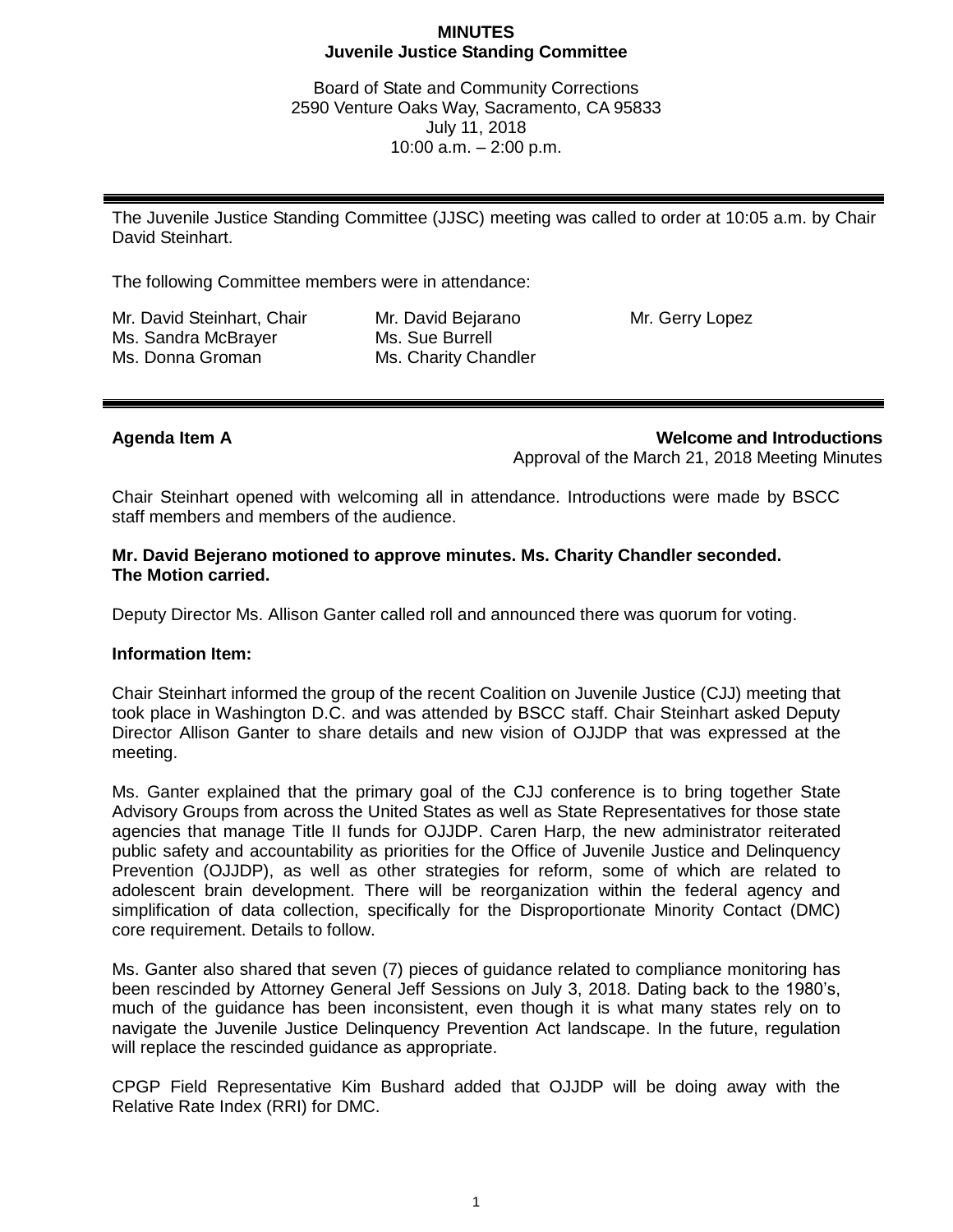Ms. McBrayer explained that the RRI is a tool developed for the Reduction of Ethnic Disparities program (formerly DMC) that counties use to compare how non-white youth vs. white youth are treated at each decision point in the juvenile justice system.

Ms. Burrell expressed her disappointment of the decision to repeal existing guidance for JJDPA without an immediate replacement that will help answer questions on how to report to the OJJDP.

Chair Steinhart reminded members that the State Advisory Groups (SAG) are primary responders to JJDPA. Concerns for rolling back progressive juvenile justice reforms and/or further reduction of funds for CA. Should BSCC reconsider value of performing at high cost with less resources.

SACJJDP will likely discuss how to respond to impending changes at next scheduled SACJJDP meeting in August.

Ms. McBrayer recommended that JJSC suggest collaboration between JJSC and SACJJDP when formulating official response to OJJDP.

### **Consensus from group on Ms. McBrayer's recommendation.**

Ms. Ganter reassured members that although JJDPA guidance has been repealed, CA already has statutes that align with/exceed JJDPA requirements. Therefore, protections are in place when BSCC administers compliance monitoring responsibilities.

Chair Steinhart moved the discussion to Agenda item B.

### **Agenda Item B Update on CA State Budget and Legislation**

Chair Steinhart provided a recap on key budget outcomes and legislative items.

## **Budget Update:**

• \$37.3M will be appropriated for Youth Reinvestment Fund. Dwindled down from original \$100M proposal. BSCC will administer 94% of the funds through a competitive grant process focused on trauma informed diversion programs for juvenile offenders. Funding will go to Community Based Organizations (CBO's) that are represented by a single city or county agency. Grants range from \$50K – \$1M and will be extended over a few years. Onetime funding opportunity with priority to areas with high rates of over-representation in arrests by racial and ethnic disparities. High rates of status offenses and misdemeanant arrests. Additionally, BSCC will administer another 3% of the \$37.3M for Indian Tribal provisions.

Discussion included concerns and previous efforts made to change passthrough practices for grants and the representation of government units for CBO applicants.

Ms. Groman advised that we must be mindful of nomenclature used to describe young people. Particularly anything distributed/published by BSCC.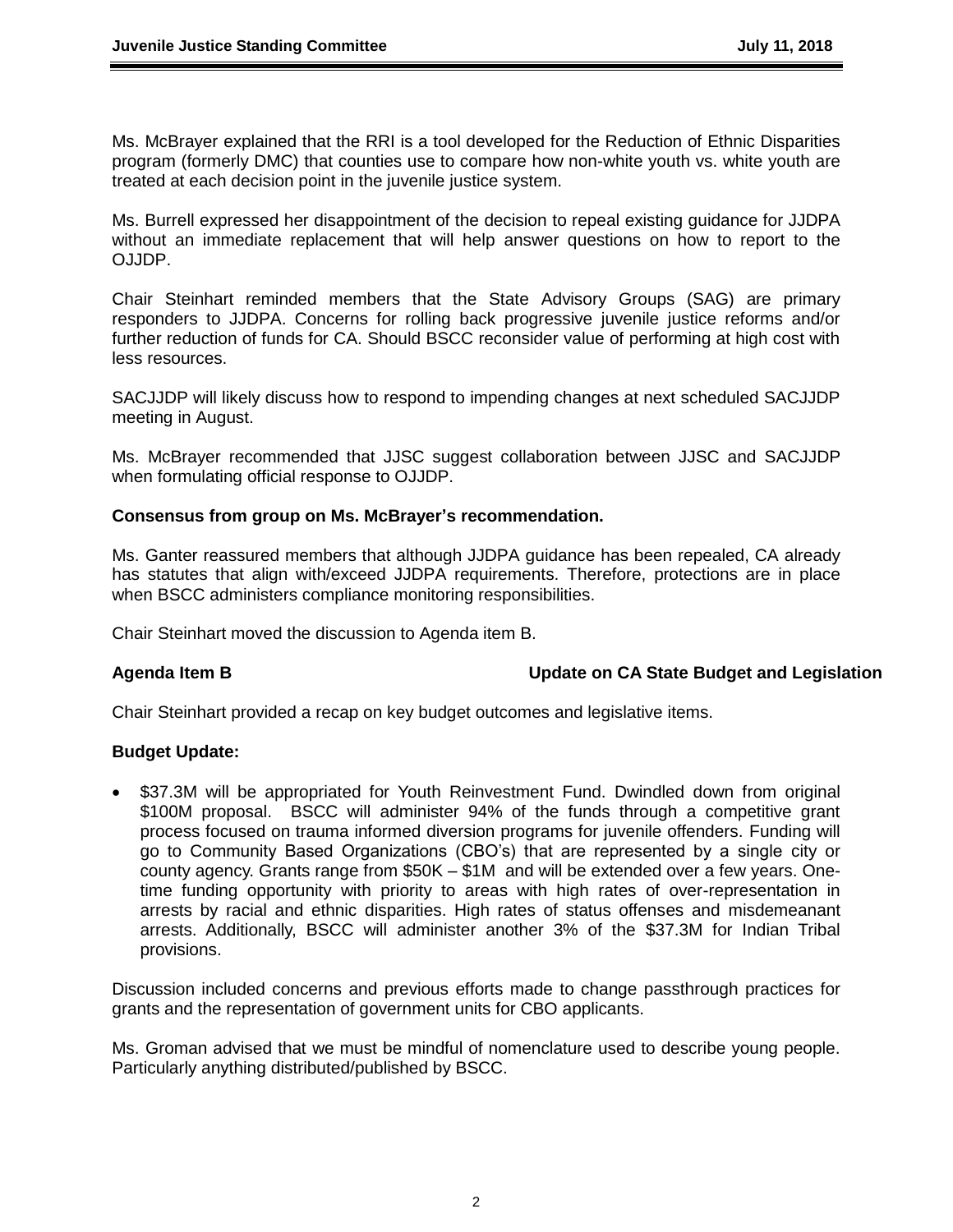• \$50M was pulled out of original Youth Reinvestment Fund to be administered separately by the BSCC as a reentry fund for housing of people released from Adult jails.

Ms. McBrayer asked of the \$37.3M for the Youth Reinvestment Fund, what the Tribal allocation ended up being. A group member responded the amount is \$1.1M. Ms. McBrayer went on to discuss the challenges for SACJJDP to implement a competitive bidding process with the small amount previously allocated for Tribal Youth. Needs of large and small tribes are very different from other larger population being funded.

- CalGrip funds reapproved for 3 years
- Rejected update to DOJ's JCPSS data collection system.
- Extended DJJ custody age to 25 from 23 for certain youth.

### **Legislative Update:**

- SB 1391 restores previous ban of transferring of 14 and 15-year olds to adult criminal courts. Passed Senate; in Assembly Approp Committee.
- SB 439 limits delinquency jurisdiction to those between 12 and 17 unless minor under 12 commits murder, rape with force, violence or great bodily harm. Passed Senate; in Assembly Approp Committee.
- AB 2605 limits placement provider contacts with law enforcement. Passed Assembly; Pending on Senate Floor.

Ms. Groman indicated that restorative justice is lacking in language of proposed legislation.

## **JJSC supports recommendation to SACJJDP that ESC for Youth Reinvestment Fund allocation include restorative justice element as a priority when looking at diversion.**

- AB 2010 ban on pepper spray in juvenile facilities. Dead
- AB 2448 access to computer technology and the Internet in juvenile placement facilities. DJJ removed from bill. Passed Assembly; in Senate Appropriations Committee.
- AB 2595 courts to set maximum term of confinement in Division of Juvenile Justice and continuing jurisdiction over DJJ wards. Passed Assembly; Passed Senate Public Safety Committee; Pending on Senate Floor.
- AB 2952 amends WIC section 786 requiring the Juvenile Court to seal juvenile offense records on its own initiative upon determining that juvenile has attained satisfactory completion of diversion or probation. Would allow an auto-sealed record to be accessed for various purposes. Passed Assembly; in Senate Approp Committee.

Ms. Ganter moved the discussion to Agenda item F as JJSC prepared for presentation from Results First Initiative

### **Agenda Item C Juvenile Justice Data Challenges in California**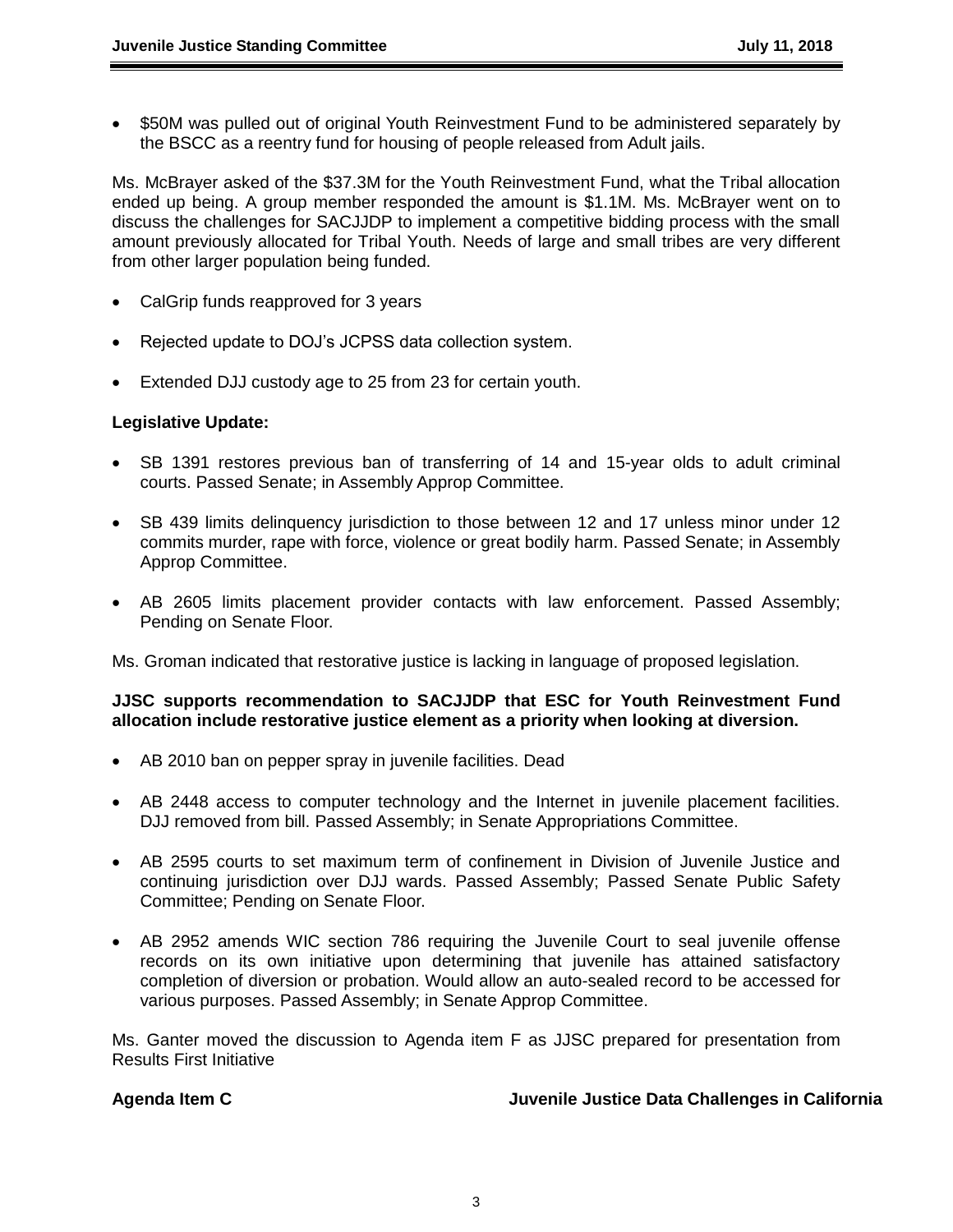### Presentation: Results First Initiative in CA

Chair Steinhart introduced the JJSC and welcomed presenters via livestream. He also shared BSCC's mandate of seeking to collect and make available data and information on the impact of state and community corrections juvenile justice and gang related policies and practices. Efforts on behalf of the JJSC include ongoing discussions on improving data collection instruments such as the Juvenile Detention Profile Survey, publishing a report from the Juvenile Justice Data Working Group, and issuing a Statement of Principles on Juvenile Justice Reform that was adopted by the Board. Furthermore, the issuance of the AB1998 report and a budget proposal to upgrade the DOJ's JCPSS.

Ashley Holland and Mara Weinstein from Pew-MacArthur Results First Initiative presented.

The Pew-MacArthur Results First Initiative, a national initiative, works with states and counties to implement an innovative evidence-based policy-making approach to help leaders invest in policies and programs that are proven to work. In California, Results First is partnered with CDCR to inventory and assess substance use disorder treatment programs and identify and invest in those that produce the highest rate of return on the state's investment. In partnership with California State Associate of Counties (CSAC), Results First is assisting six California counties target their resources on cost-beneficial adult criminal justice programs proven to reduce recidivism and is working with select counties to expand the Results First approach to additional policy areas. The county of Santa Clara is embarking on implementation of the behavioral health module, while the County of Santa Cruz has expanded to the juvenile justice policy area.

The Results First Initiative is based on a seminal benefit-costs analysis work from the Washington State Institute of Public Policy and consists of a 4-step process:

- Create an inventory of currently funded programs;
- Assess the level of evidence available for each program;
- Conduct benefit-cost analysis to compare programs likely return on investment; and
- Use evidence to inform spending and policy decisions.

They are currently in 27 states and 6 local counties: Fresno, Kern, Santa Clara, Santa Barbara, Santa Cruz and Ventura. The Results First approach has helped partners:

- Systematically analyze data and make decisions based on evidence, rather than anecdote.
- Target funding to evidence-based programs and develop alternatives to ineffective options.
- Enact legislation and agency policy to advance evidence-based policymaking.
- Monitor program's fidelity to their original design and their performance against set targets.

Results First clearinghouse database and clearinghouses that rate programs do not consider the costs of the programs; however, the programs are rated based on quality and quantity of research behind them.

Partnership criteria is that there be a minimal level of data available to develop a cohort analysis of offenders released to probation at a certain year and tracked for at least 3-4 years.

For those counties that do not have significant county-specific data, a more streamlined version of the benefit-cost tool is available to use which relies on state-specific data.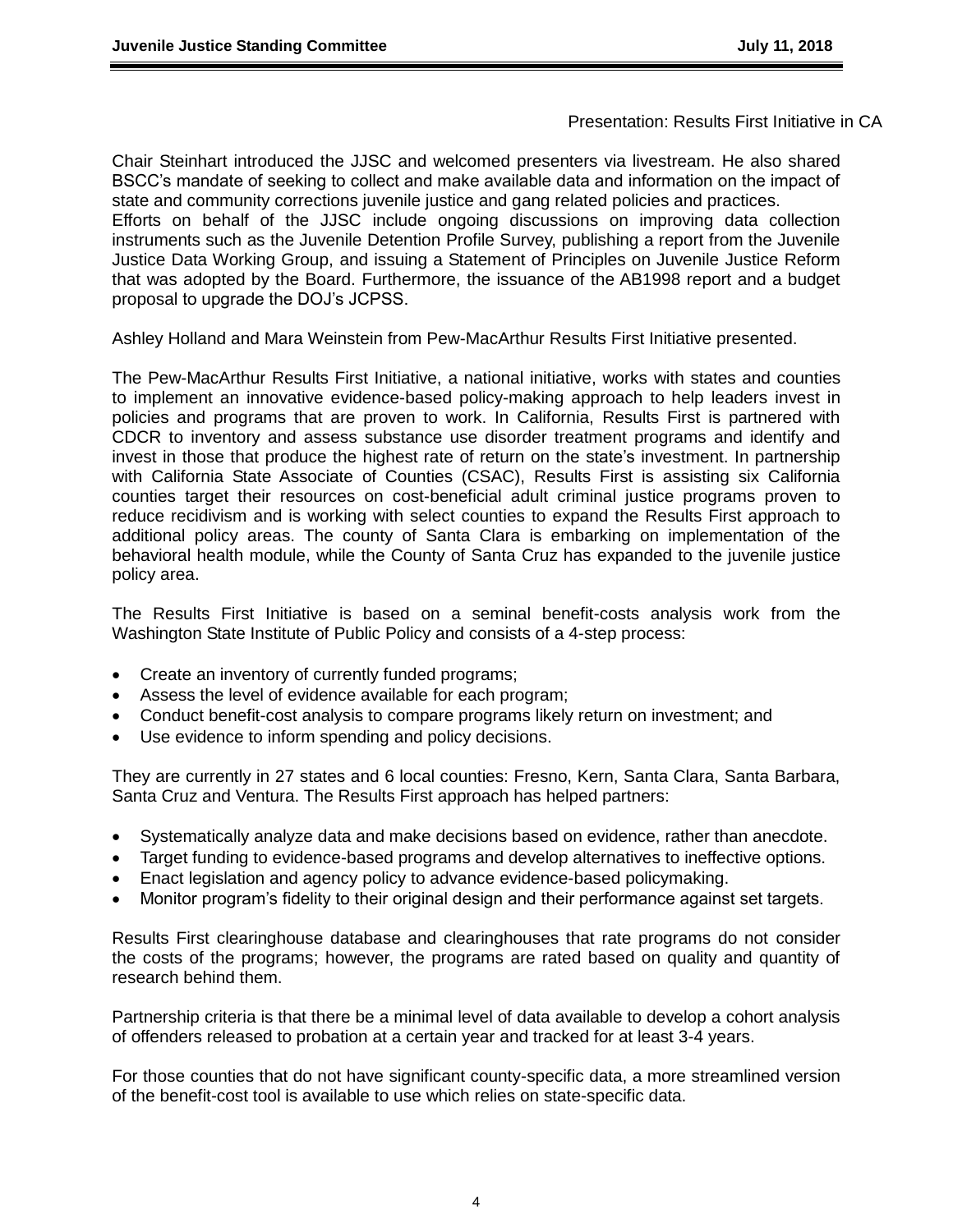There is no charge to counties for using the benefit-cost analysis tools besides the staff time needed to build and implement the tool.

CSAC has partnered with Pew-MacArthur Result First team and serves as the primary contact in California for counties that are interested in participating in the program.

Chair Steinhart thanked the Results First team for their presentation and returned the discussion Agenda item D.

# **Agenda Item D Juvenile Justice Standing Committee: Priorities for 2018-19**

Chair Steinhart reminded the group of JJSC data collection efforts and offered a proposal to form a subcommittee, which would include a few members of the JJSC, that focuses solely on revisions to the Juvenile Detention Profile Survey.

### **Members of the JJSC resolved to convene a subcommittee working group.**

Chair Steinhart solicited suggestions on how to move forward with shared priorities that were identified during the JJSC and SACJJDP joint meeting in March 2018:

- Diversion
- Alternatives to Detention and Placement
- Youth Mental Health
- Mentoring, Counseling and Training
- Data Outcome and Measures

- Aftercare and Re-entry
- Cultural Equity, Reduction of Racial

and Ethnic Disparities

Ms. McBrayer offered the use of a dispositional decision matrix such as the one utilized by the State of Florida. Probation may be able to use this tool for accountability in decision making as it relates to equity, reduction of racial and ethnic disparities and alternatives to detention and placement.

Chair Steinhart thanked Ms. McBrayer for her suggestion and expressed concern for the difficulty that would be to implement such a tool for the state of CA.

Ms. Burrell proposed that the JJSC could reinstitute "transfer of knowledge" workshops and invite participants statewide that have knowledge/experience with selected topics.

Ms. McBrayer responded that that was an idea discussed amongst the SACJJDP for many years, but the challenges of funding prevented it from materializing.

Ms. Burrell suggested the possibility of partnering with law schools or larger universities such as UC Davis for hosting events or utilizing their research in order to minimize burden on resources.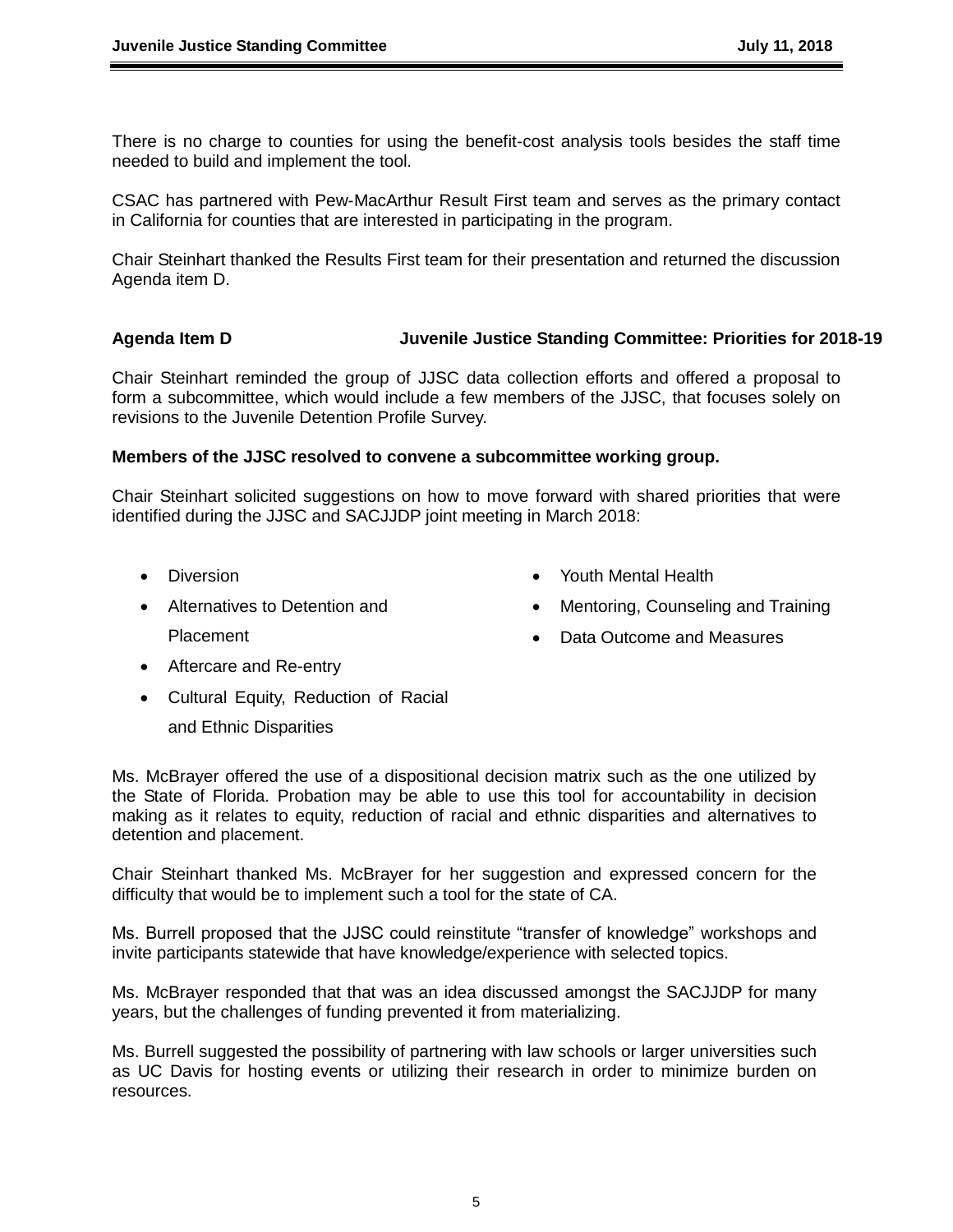Mr. Lopez suggested that the next agenda item include an internal reevaluation of JJSC's best practices/values. Is it a cost-benefit to exist as a committee? How can we be more impactful? Too much robust discussion to not actualize.

Ms. Charity Chandler seconded Mr. Lopez's concerns and added that opportunities to advance information outside of BSCC should be taken advantage of. Social media is a substantial tool for soliciting public engagement.

Ms. McBrayer added that it is incumbent upon each other to share with individual spheres of influence.

Ms. McBrayer asked Field Representative Kim Bushard where the SACJJDP was at in their 3-year plan.

Ms. Bushard responded that they were at the end of the 3-year plan.

Ms. McBrayer also suggested a joint effort between the JJSC and SACJJDP committees to host transfer of knowledge forums as a way to utilize available resources for advancing shared priorities.

Mr. Lopez reiterated a formal recommendation of agendizing the actual outcomes/objectives of future JJSC meetings that will go further than just capturing discussion.

Chair Steinhart recommended that the JJSC publishing of Principals of Juvenile Justice Development in CA should be revisited and used as a template moving forward.

Mr. Lopez welcomed feedback from BSCC on perspective as to how JJSC can be more effective.

Ms. Ganter suggested opportunity to share prominent challenges identified at the conclusion of each inspection cycle could be valuable. Issues of non-compliance can drive topics for transfer of knowledge forums.

Solicit feedback from youth/community members directly impacted from juvenile justice practices on conditions of facilities and unaddressed concerns.

Chair Steinhart moved the discussion to Agenda item E.

### Agenda Item E **County Juvenile Detention Facility Review**

According to data compiled from the Juvenile Detention Profile Survey, juvenile detention facilities were operating at 35% of capacity in 2017. The decline in juvenile population has initiated a response of facility closures or repurposing, transferring of youth to neighboring counties, and downsizing of probation jobs.

The Continuum of Care Reform has impacted juvenile justice youth by closures of group homes and moving youth to private family foster care or Short Term Residential Therapeutic Programs.

SB1004 pilot program allows for the utilization of empty juvenile hall space for housing of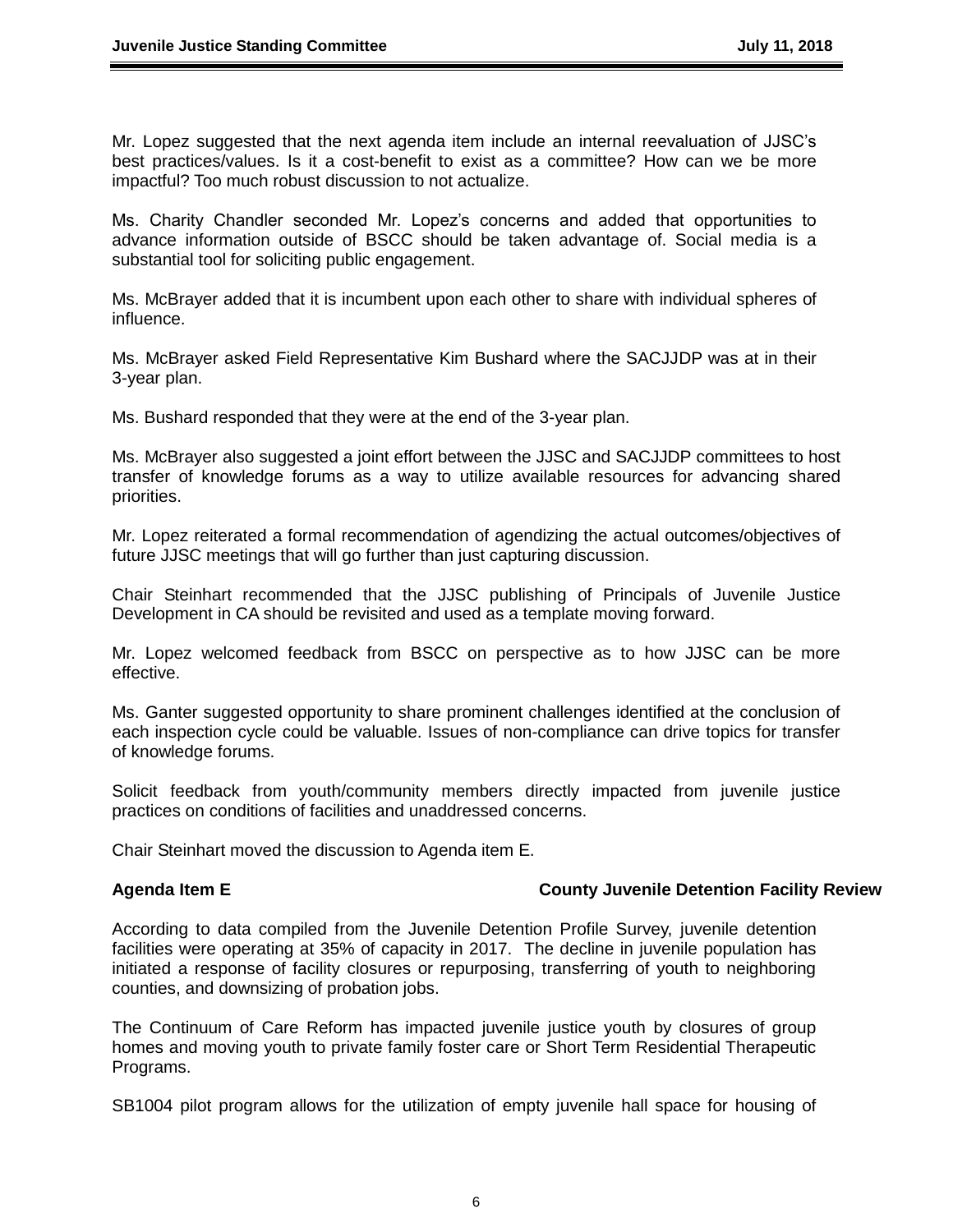young adults. Repurposing efforts fall within the BSCC and JJSC purview with facility oversight.

Ms. Groman commented that converting empty facilities to day treatment facilities more costeffective.

Ms. Chandler notified members that LA's camp Gonzales is working on model for voluntary vocational camp that should be looked at for inspiration.

Ms. McBrayer added that San Diego is also under way with similar model and should be operational within 18 months from July 2019. Cultural shift in staff selection and probation services. Ventura has 2 evening reporting centers on farms that serve as agriculture programs for juvenile justice youth.

Ms. Ganter suggest that in addition to issues of non-compliance would like to highlight new programs and innovative practices observed in differing counties.

Mr. Lopez recommended JJSC on site observations of new programs. Would be helpful in identifying best practices.

Chair Steinhart closed the JJSC meeting and notified members that the next meeting schedule will be determined via doodle poll.

# **Agenda Item F Juvenile Detention Facility Minimum Standards Update**

Ms. Ganter updated the group on status of juvenile regulations revision process. 45-day public comment period ended May 2018 and included some comments that were previously submitted for consideration. Next steps are primarily administrative work with the Office of Administrative Law. Following approval from Board in September, will submit revisions to OAL with a 30-day turnaround time. If accepted, revisions will become effective sometime in early 2019.

Most notable regulation changes were to use of force and use of restraints requirements as well as terminology and services related to transgender youth.

Discussion returned to Agenda Item C.

### **Adjournment**

The July 11, 2018 JJSC meeting was adjourned at 1:40 p.m.

BSCC staff members in attendance:

Ms. Allison Ganter, Deputy Director Ms. Lisa Southwell, Field Representative Ms. Tameka Shedwin, Associate Governmental Program Analyst

Audience members present:

Elizabeth Espinoza, Consultant, Results First